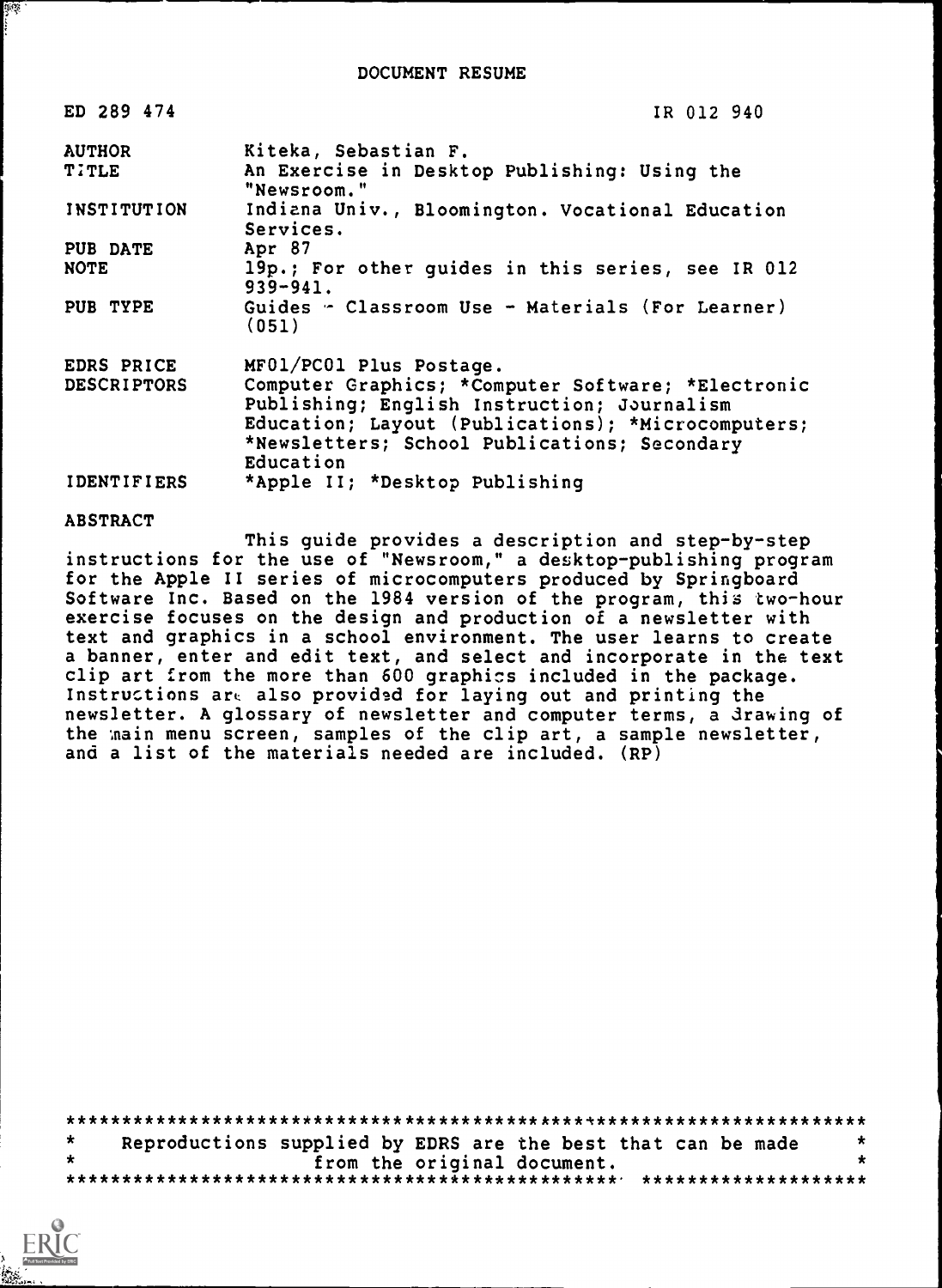U.S. DEPARTMENT OF EDUCATION<br>Office of Educational Research and Improvement EDUCATIONAL RESOURCES INFORMATION

This document has been reproduced as<br>received from the person or organization<br>originating it

C Minor changes have been made to improve<br>reproduction quality

Points of view or opinions state ⊹in this docu<br>ment: do inot: necessarily: represent: official<br>OERI position or policy

# An Exercise in Desktop Pubiishing: Using the "Newsroom"

Sebastian F. Kiteka





"PERMISSION TO REPRODUCE THIS **MATERIAL HAS BEEN GRANTED BY** 

Sebastian F.Kiteka

TO THE EDUCATIONAL RESOURCES **INFOAMATION CENTER (ERIC)."** 

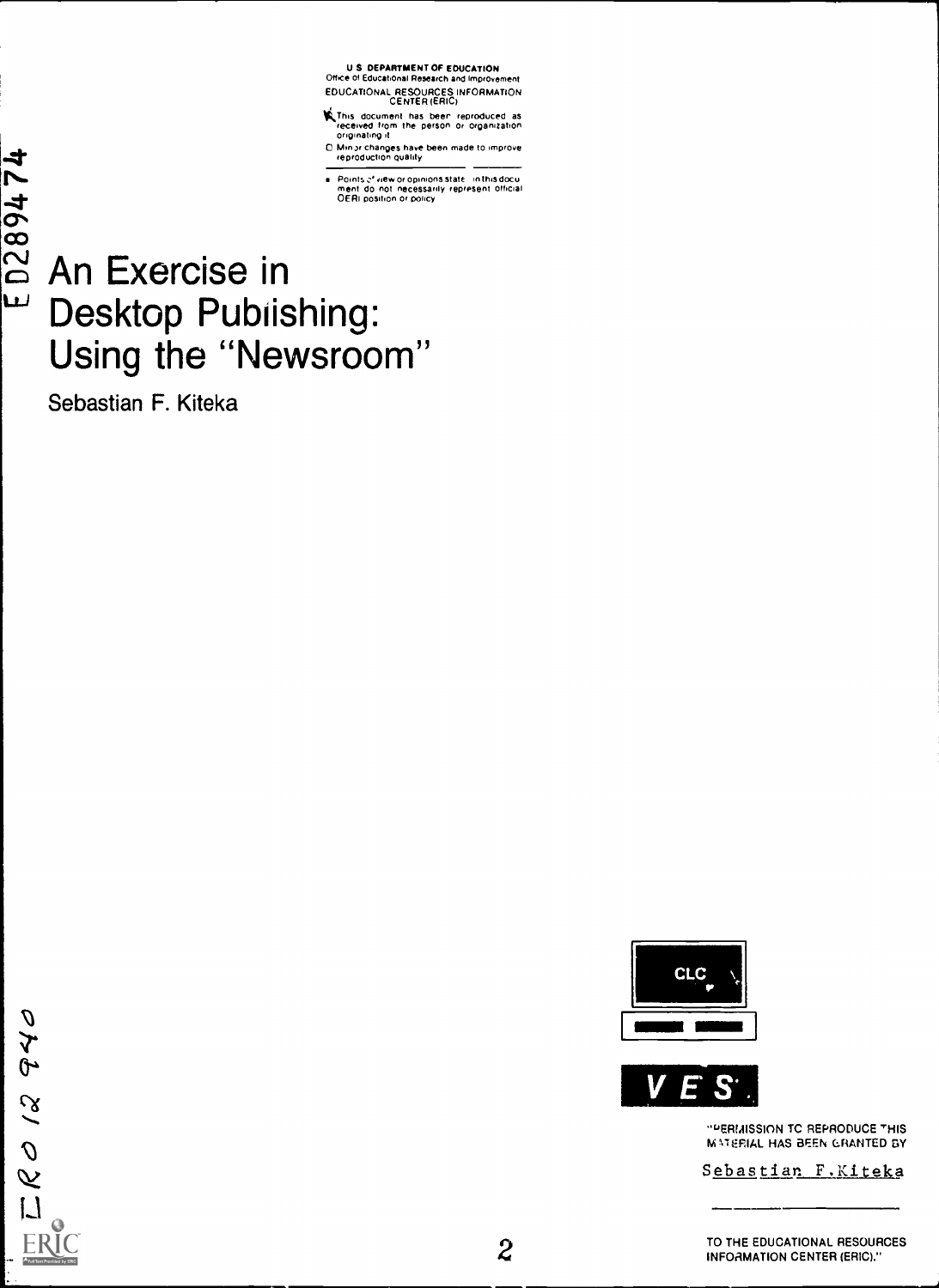AN EXERCISE IN DESKTOP PUBLISHING: USING THE "NEWSROOM"

Sebastian F. Kiteka

COMPUTER LITERACY CENTER VOCATIONAL EDUCATION SERVICES Indiana University Bloomington, Indiana



 $\mathbf{y}$ 

April 1987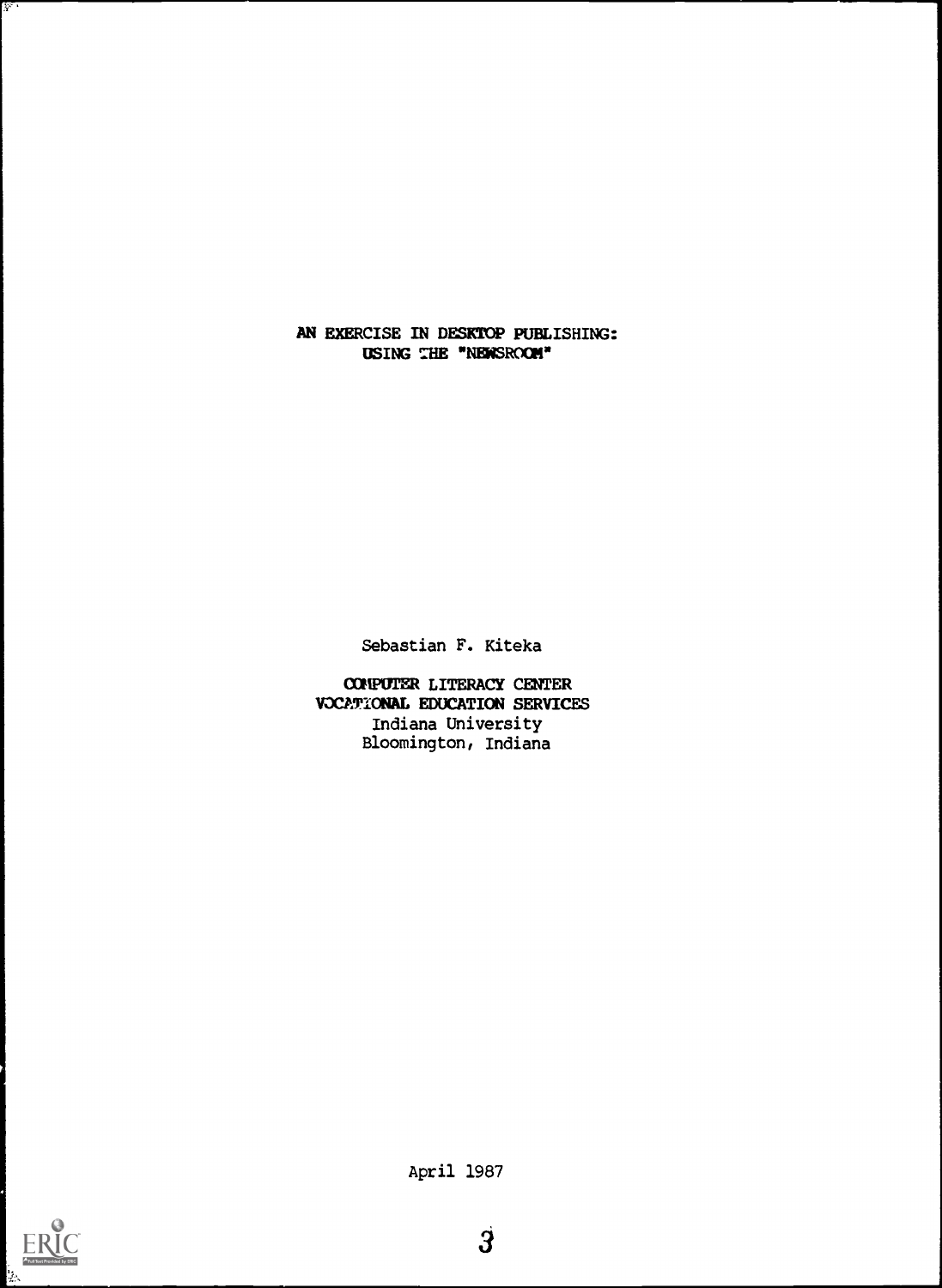Project Information

¥,

This publication is one of a series of papers on computer use produced by the Computer Literacy Center and Vocational Education Services.

Title: An Exercise in Desktop Publishing: Using the "Newsroom"

Grantors: Indiana Consortium for Computer and High Technology in Education, Division of Federal Resources and School Improvement, State House Room 229, Indianapolis, Indiana 46204

> Indiana State Board of Vocational and Technical Education, 401 Illinois Building, 17 West Market Street, Indianapolis, Indiana 46204

Project Staff: James A. Pershing, Project Director Sebastian F. Kiteka, Author Debra M. Moore, Field Service Representative Nancy L. Bidla(); Editor Sharon J. Wade, Printing Coordinator

# Trademark Acknowledgments

CLC and VES have made every effort to supply information about company names, products, and services mentioned in this article. The trademarks below were derived from various sources. CLC and VES cannot attest to the accuracy of this information.

Apple is a registered trademaik of Apple Computer: Inc. IBM is a registered trademark of International Business Machines Corp Newsroom is a registered trademark of Springboard Software, Inc. Oregon Trail is a registered trademark of Minnesota Educational Computing Ccrp.

## Permission Statement

Illustrations are reproduced with the permission of Springboard Software, Inc.

(c) Vocational Education Services, 1987. Any opinions herein are solely those of the writer and do not necessarily reflect the viewpoint of any other person or institution.



ii i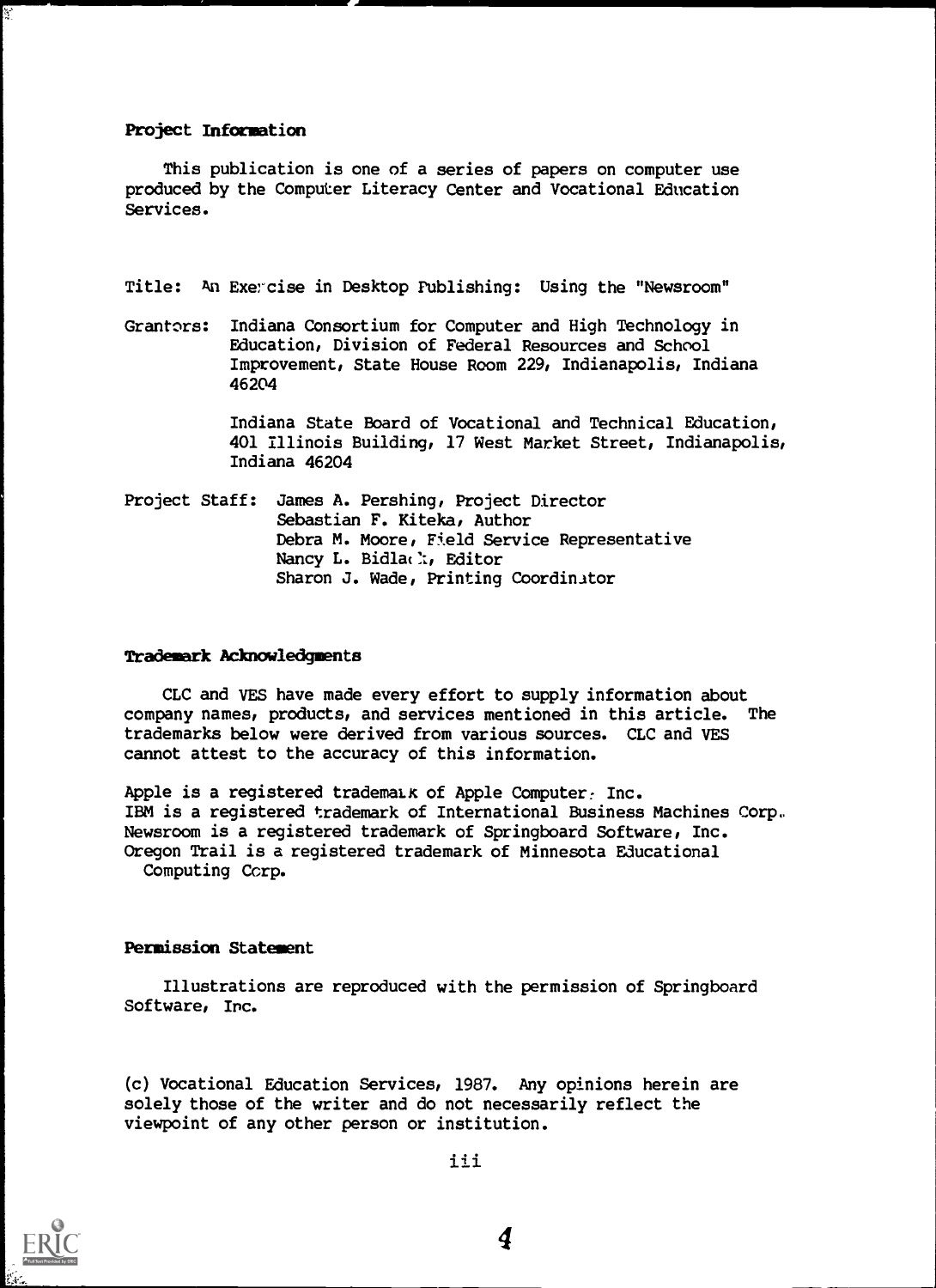# What You Will Read About

What is the "Newsroom"? How can you create and box a "banner"? How can you type and save panels of text? What is the newsroom "photography" process? How can you make a layout? How does the newsroom "press" operate? What is the "wire service"?

# Key Terms

سم شرق<br>المقبرة

A glossary is at the end of the article. Following are terms that you will become familiar with:

|           | banner               | $\bullet$ icon  |
|-----------|----------------------|-----------------|
|           | $\bullet$ clip art   | menu            |
|           | <b>Cursor</b>        | $\bullet$ modem |
|           | • desktop publishing | • option        |
| $\bullet$ | font                 | serif           |

# Materials Needed

- Apple IIc or IIe personal computer (64K) with at least one disk drive
- "Newsroom" software
- four data disks
- printer



 $\mathbf v$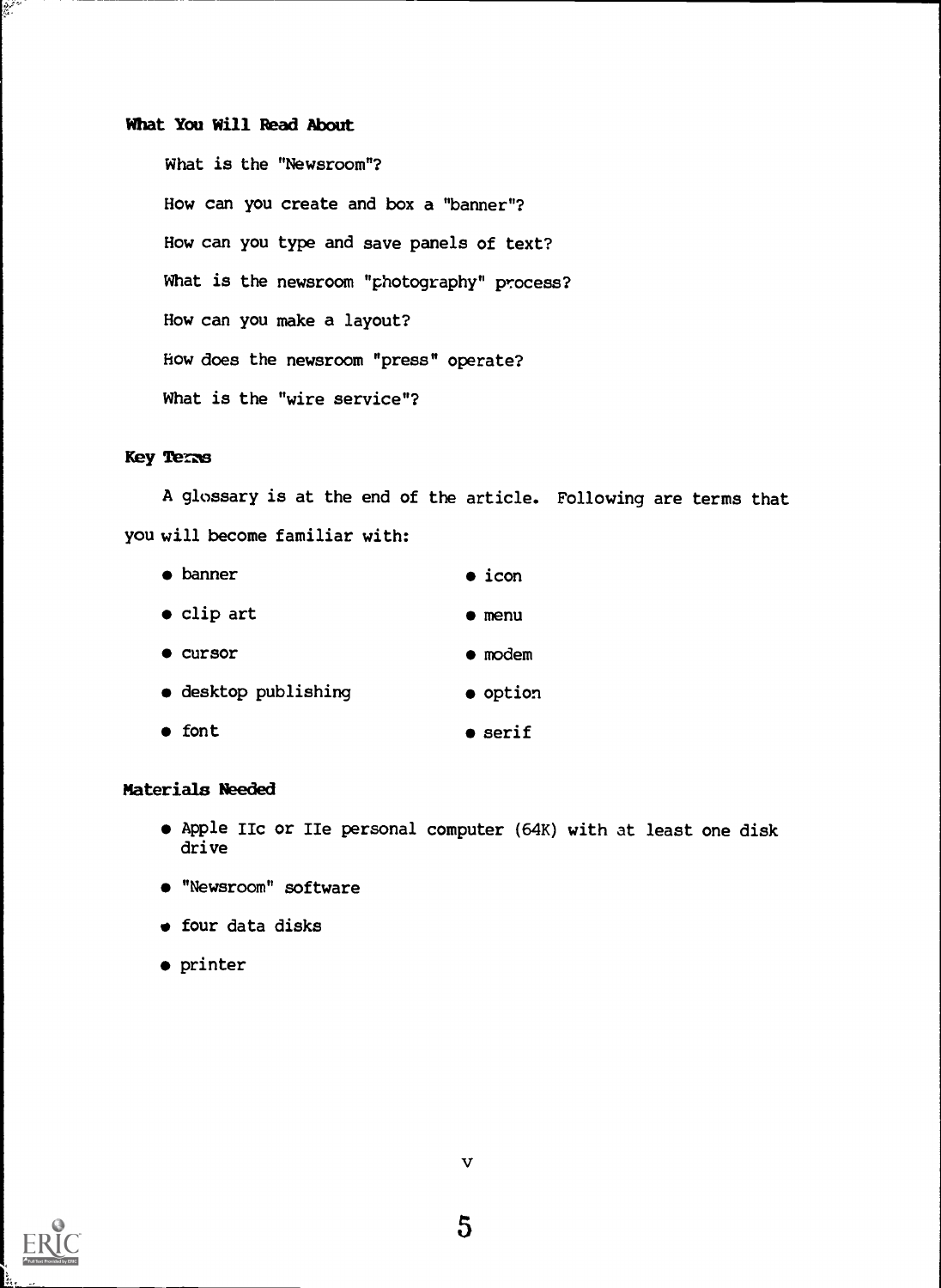Newsroom main menu screen



**Icons** 



Clip art



**Flip** 



 $\overline{\phantom{a}}$  Disk



**Camera** 





MENU



Garbage can

**Magnifying glass** 



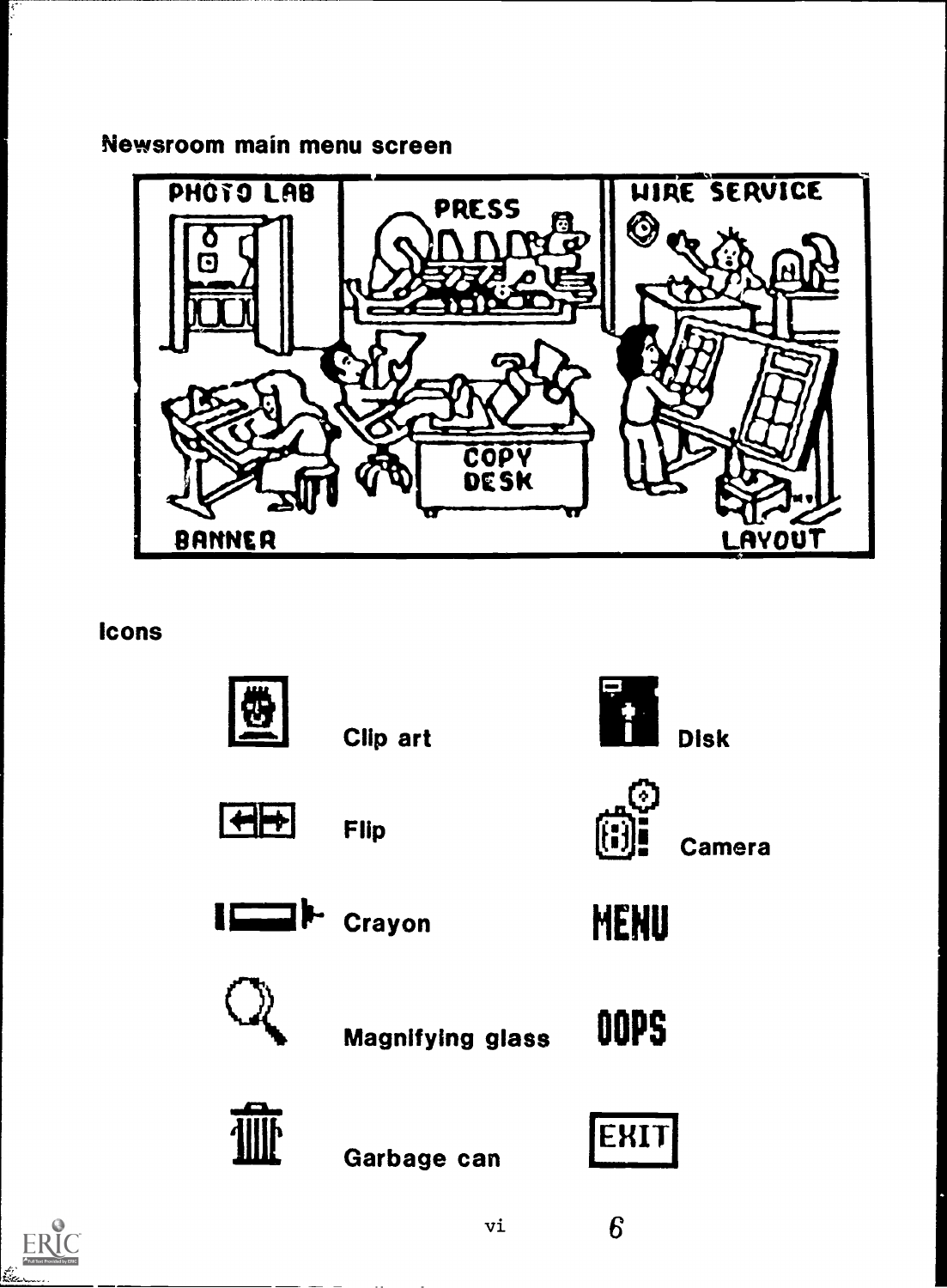

MISC 3 clip art

**Graphic tools** 





 $\overline{\xi^2}$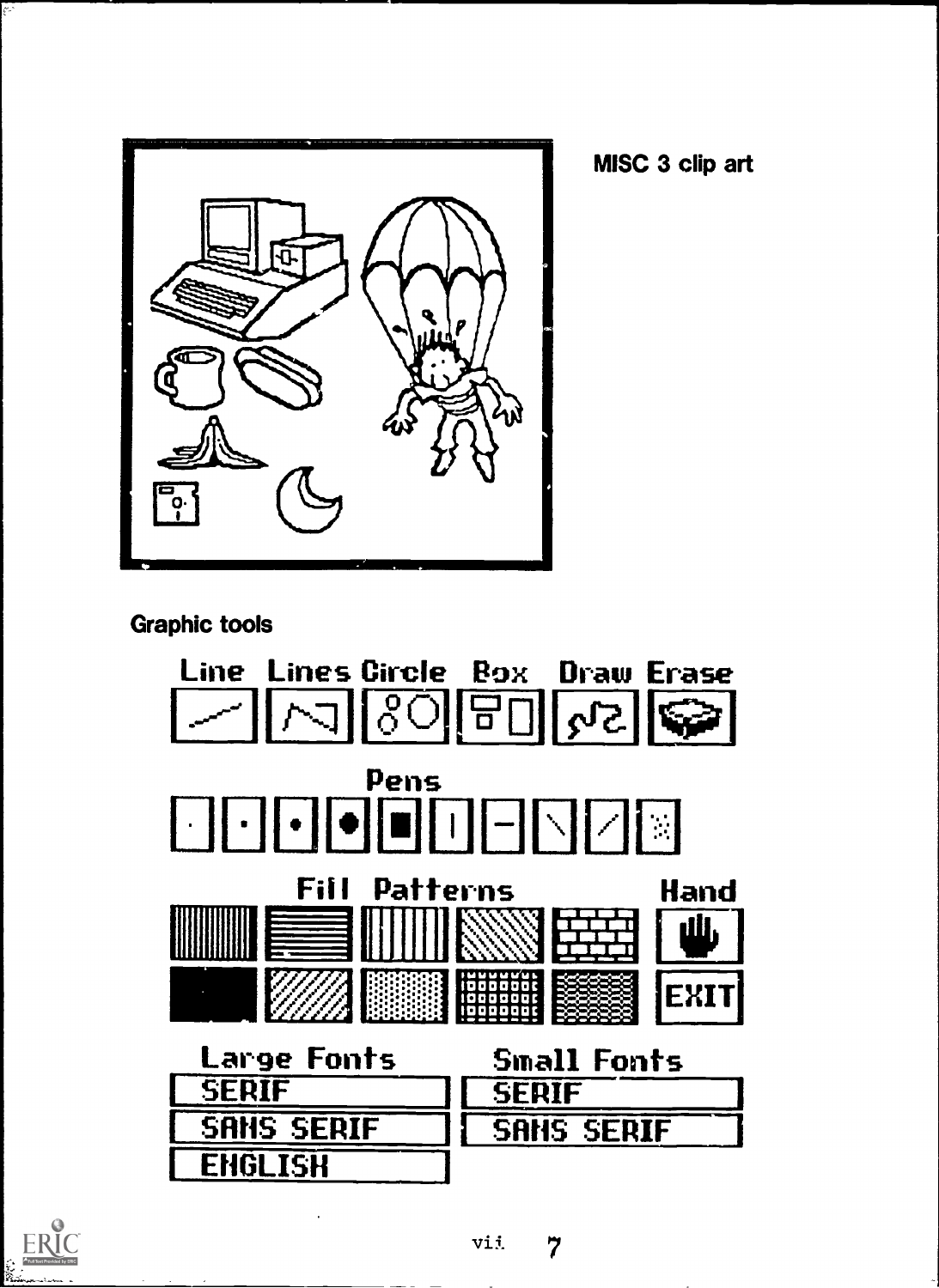# Sample newsletter

ÿ.

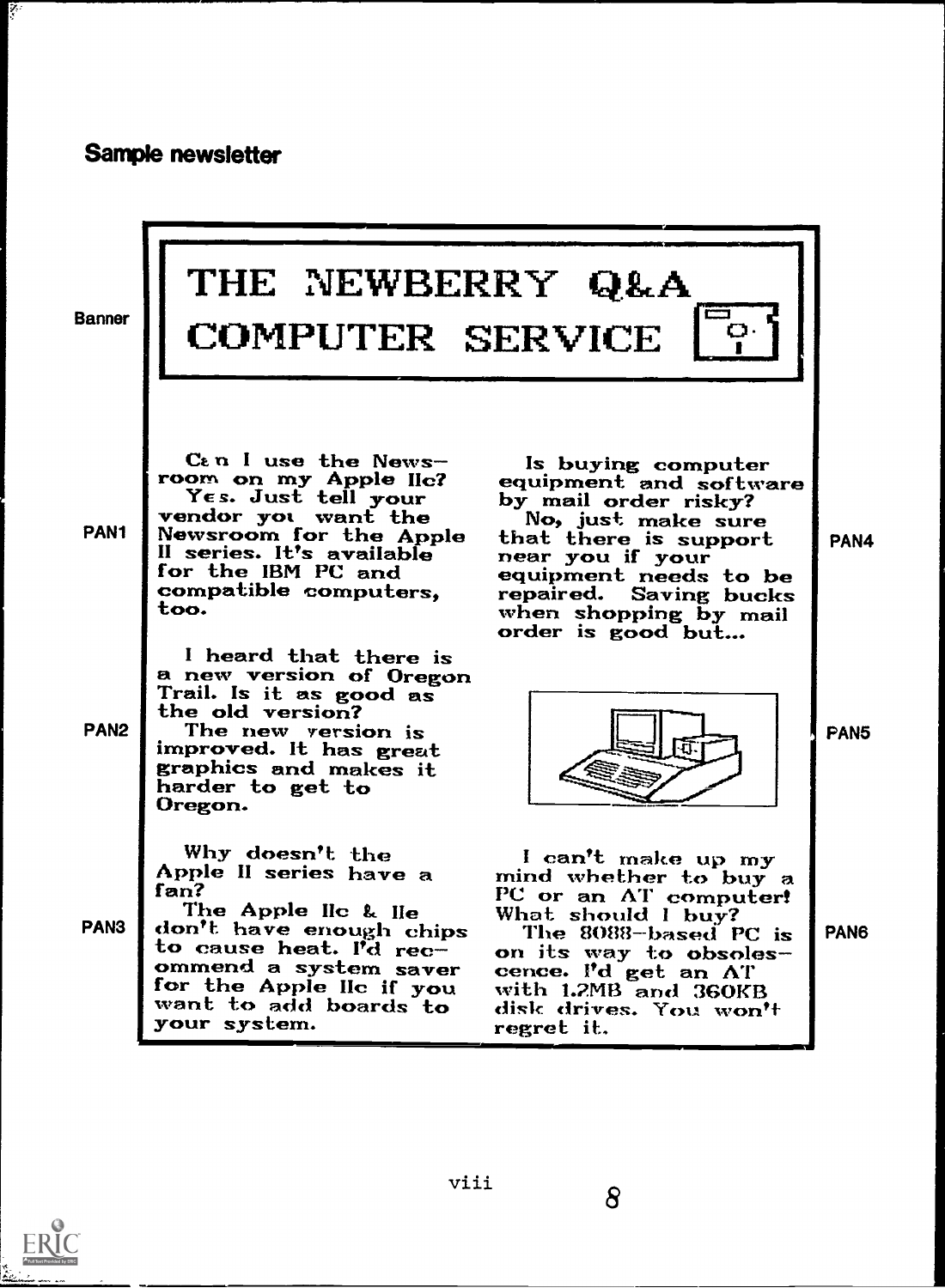#### AN EXERCISE IN DESKTOP PUBLISHING: USING THE "NEWSROOK"

by Sebastian F. Kiteka

The "Newsroom," created by Springboard Software Inc., is a desktoppublishing program for the Apple II series of computers. Although the software isn't capable of producing the Washington Post, it is a valuable tool for creating a variety of small-scale publications that combine text and graphics.

The newsroom program was designed for professional writers' use, but it is well suited for the school environment. English and journalism classes are obvious places to put the newsroom to work, but it also can be used throughout the school to produce posters, announcements, newsletters, and newspapers. A feature that distinguishes the newsroom program from other text processors is its clip art: More than 600 graphics are included in the package.

The "Newsroon? is just one of many desktop-publishing programs. It is not flawless. Many users have trouble understanding its documentation and find the editing process cumbersome. Despite these weaknesses, howeve:, the newsroom is a powerful and inexpensive desktop publisher.

The following exercise, using the 1984 version of the program, is designed to help you master the newsroom. The goal is to produce a newsletter with text and graphics. In a step-by-step method, you will learn how to create a banner, enter and edit text, and take photographs. Then you will lay out the newsletter and publish it. The exercise should take about two hours to complete.

To start off, label your data disks as follows: banner, panel, photo, and page. Keeping separate disks will help you avoid any confusion that may result from mixing these elements on a single disk.

A note: When you are instructed to press the open-apple key, you may press the closed-apple key instead. These keys serve the same purpose in the newsroom. Do not press the return key in place' of the open-apple or closed-apple key.

#### Creating a Banner

#### Step 1:

Boot the newsroom master disk so that you see the main menu and its six options: BANNER, PHOTO LAB, COPY DESK, LAYOUT, PRESS, and WIRE SERVICE. BANNER enables you to create a nameplate, or flag, for your newsletter featuring text and graphics.



 $\overline{\boldsymbol{\nu}}$  .

1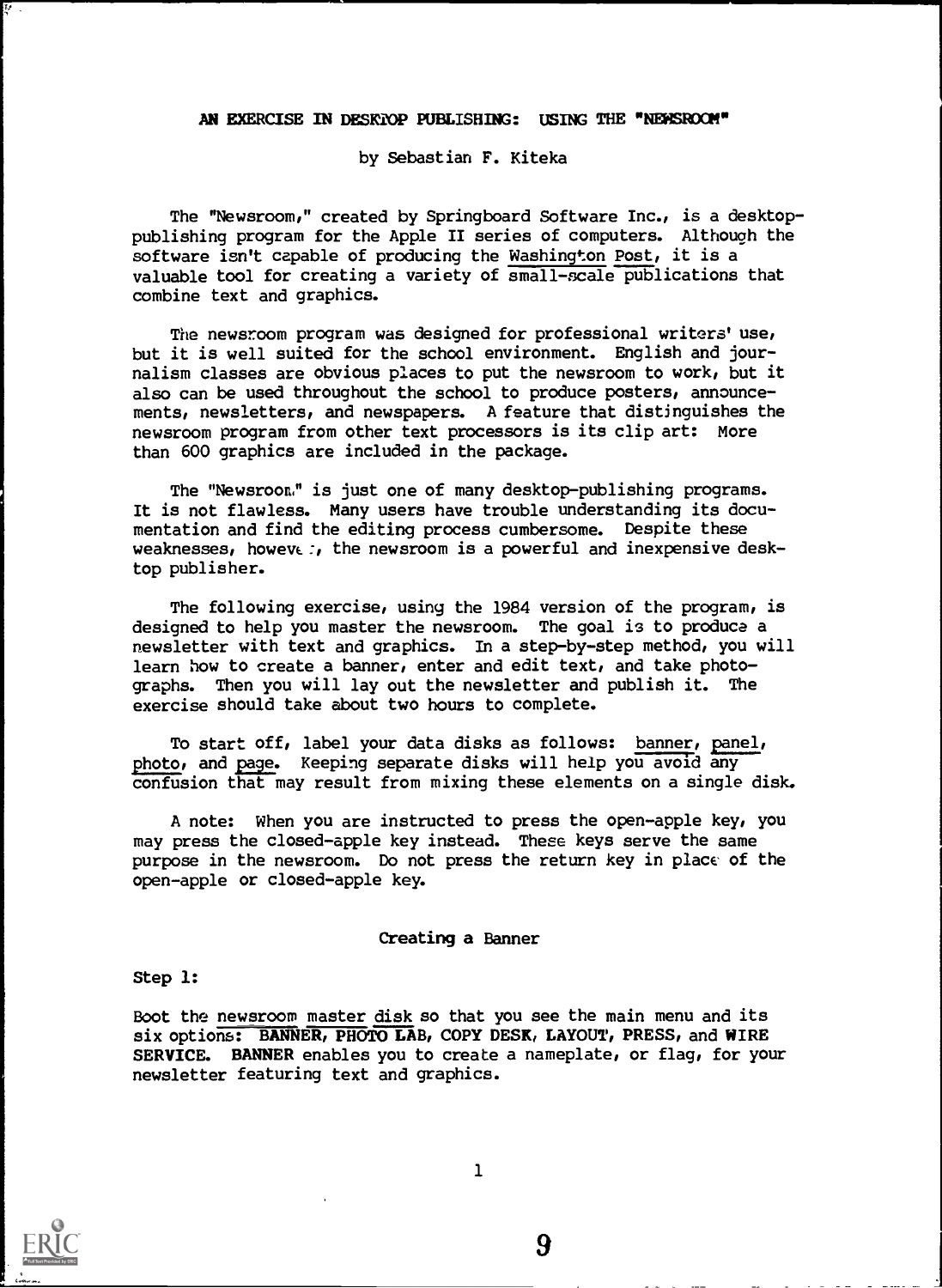Select the BANNER option. If the cursor is at PHOTO LAB, use the down-arrow key to move the cursor to the word BANNER, which will blink when the cursor reaches it. Press either the open- or closed-apple key. You will see an inverse rectangle in the middle of the screen and seven icons on the left side of the screen:

The clip art icon (a rectangle with a face) allows you to select graphics from the clip art disk.

The flip icon (two arrows) lets you flip pieces of clip art.

The crayon icon creates the Graphic Tools window.

The magnifying glass icon enlarges or reduces graphics.

The garbage can icon lets you "throw away" what's on the screen.

The disk icon allows you to load and save your work.

The menu returns you to the Newsroom Menu.

The icons below are not shown on the screen, but you will meet them shortly:

The oops icon lets you undo what you just did.

The exit icon returns you to the previous screen.

The camera icon lets you take pictures of clip art items.

Step 2:

To select clip art for the banner, refer to the newsroom documentation. On page 77, you'll see that the floppy-disk clip art used in the exercise sample is on the clip art disk, side B, under MISC 3.

Insert side B of the clip art disk into drive 2. Use an arrow key to select the clip art icon. Press the open-apple key.

You will see the Load Clip Art Menu. Note the inverse bar at the top of the screen. Use the down-arrow key until the inverse bar reaches MISC 3. Press the open-apple key.

# Step 3:

The screen displays the floppy disk, computer, and other graphics and the clip art and exit icons. The cursor has turned into a hand symbol. Use the arrow keys to move the cursor until it is on the floppy disk. Press the open-apple key to select the floppy disk for your banner. You should see the previous screen with the floppy disk somewhere on it.

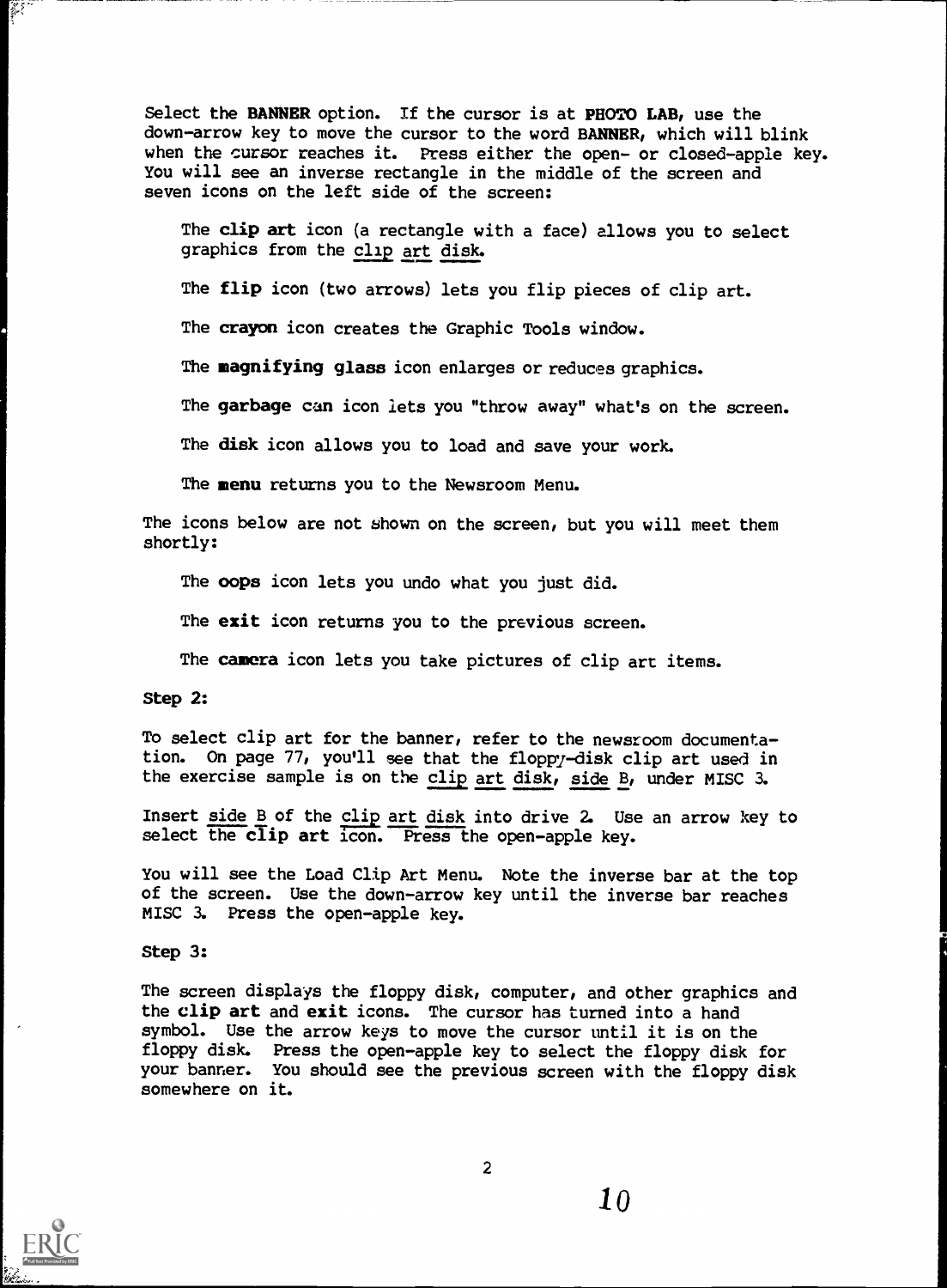#### Step 4:

Use the arrow keys to move the floppy disk to the inverse rectangle, which will become your banner. Position the disk as it is in the sample banner.

#### Step 5:

Press the closed-apple key to tell the system that the floppy disk is positioned properly. Press the left-arrow key until the hand symbol turns into an arrow outside the banner.

# Step 6:

Now you can choose the font type and size for the banner text. Select the crayon icon (graphic tools) and press the open-apple key. Select the fourth pen from the left and press the closed-apple key.

Move the cursor to FILL PATTERNS and select the first block in the second row on the left. Press the closed-apple key.

Move the cursor to LARGE FONTS and select SERIF. Press the closedapple key. To exit, select the EXIT option and press the open-apple key.

#### Step 7:

You will now see the floppy disk on the banner. Refer to the sample banner and place the cursor where "COMPUTER" appears. Note that the cursor has changed into a black rectangle.

#### Step 8:

Press the open-apple key. Type "COMPUTER SERVICE" and press the openapple key.

Align the cursor above the "C" in "COMPUTER." Press the open-apple key and type "THE NEWBERRY Q&A." Press the open-apple key to signal the end of text insertion.

Press the left-arrow key to move the cursor to the icon area.

A note: If you make a mistake and want to redo the banner, move the cursor to th icon area. Select the garbage can and press the openapple key twice. Your work will be erased and you can start again.

#### Step 9:

To separate the banner from the content area, let's box it. Select the crayon icon and press the open-apple key. When the Graphic Tools Menu appears on the screen, select BOX and press the closed-apple key.



3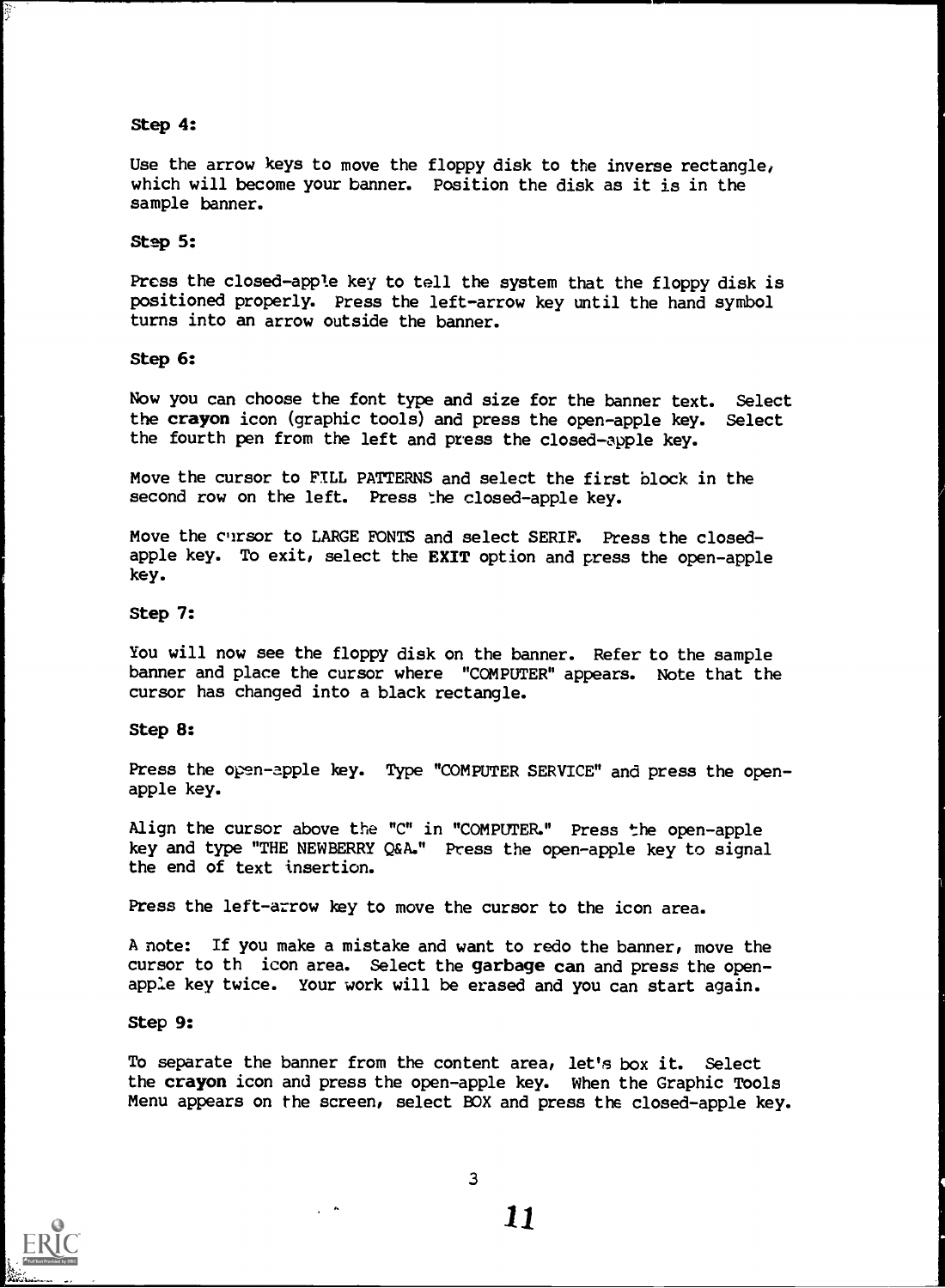Move the cursor to PENS, and select the second pen from the left. Press the open-apple key.

Move the cursor to EXIT and press the closed-apple key.

Using the right-arrow key, position the cursor (now a pen tip) at what will be the lower-left corner of the box. Refer to the sample for placement.

Press the closed-apple key. Press tne right-arrow key and hold it until you have drawn the box's bottom line.

Press the up-arrow key and hold it until the height reached resembles the sample.

You have completed setting the box's dimensions. Press the closedapple key again. Watch the screen as the computer draws the box.

Step 10:

To save the banner, replace the clip art disk in drive 2 with the banner disk.

Use the left-arrow key to move the cursor from the banner. Select the disk icon. Press the open-apple key.

A screen with three options should now appear on the screen. Use the arrow key to select the SAVE BANNER option. Press the open-apple key. When prompted for a name, type "BAN1" and press the return key.

Your banner is now saved onto the disk in drive 2. The banner will remain on the screen.

Step 11:

Select the menu icon and press the open-apple key twice to return to the Newsroom Menu.

#### Creating Panels

The COPY DESK is used to create panels for your newsletter or newspaper. Let's create some panels for "The Newberry Q&A Computer Service" newsletter.

Step 1:

Select the COPY DESK option and press the open-apple key. You should see an inverse screen, on which you will type the newsletter content, and the following icons:

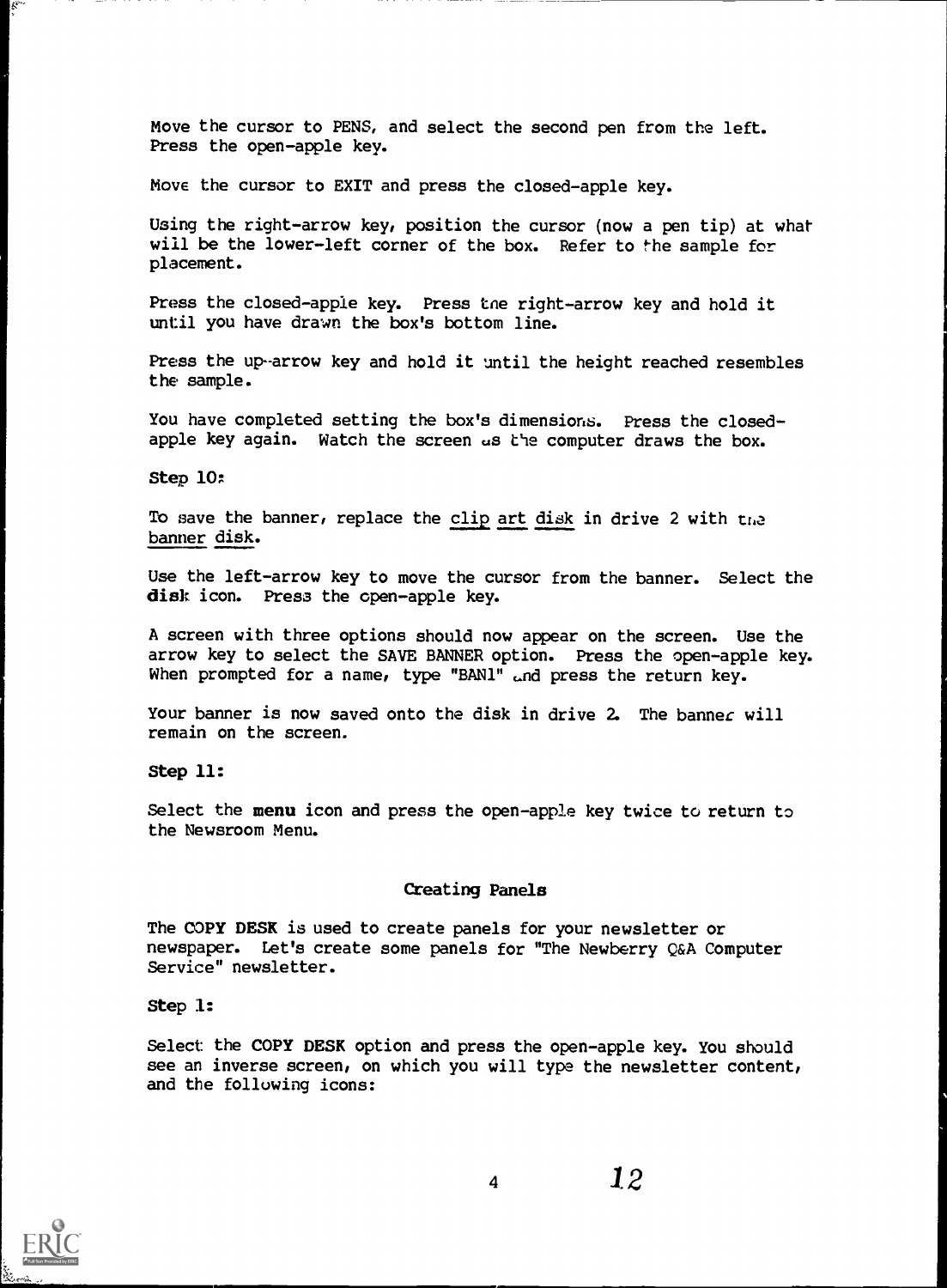font enables you to select a font.

eraser erases the contents of the work area, and

garbage can, disk, and menu.

Step 2:

Select the font icon and press the open-apple key. Move the cursor to SERIF and press the open-apple key.

A note: There is no visible indication of your font selection. The system keeps your choice in its memory.

Step 3:

To type, move the cursor inside the inverse screen where it will become a hand symbol. Move the hand to the top left of the screen until it becomes a block. Press the open-apple key. Indent one space and type the text labeled "PAN1" on the sample newslette:.

To delete a character, place the cursor over it and press the delete key.

# Step 4:

To save the panel, press the open-apple key. Use the left-arrow key to move the cursor away from the panel area and to select the disk icon. Press the open-apple key.

Insert the Panel disk in drive 2. (A note: If your newsroom disk is set up for one disk drive, insert the panel disk in  $\overline{drive}$  ).

Use the arrow key to select SAVE PANEL. Press the open-apple key.

At the name prompt, type "PAN1." Press e return key.

Step 5:

Select the eraser icon and press the open-app'e key twice. This will clew the panel area so that you can type the next panel's content.

Repeat steps 3 through 5 until you have typed and saved all five text panels.

Select the menu icon and press the open-apple key twice to return to the Newsroom Menu.

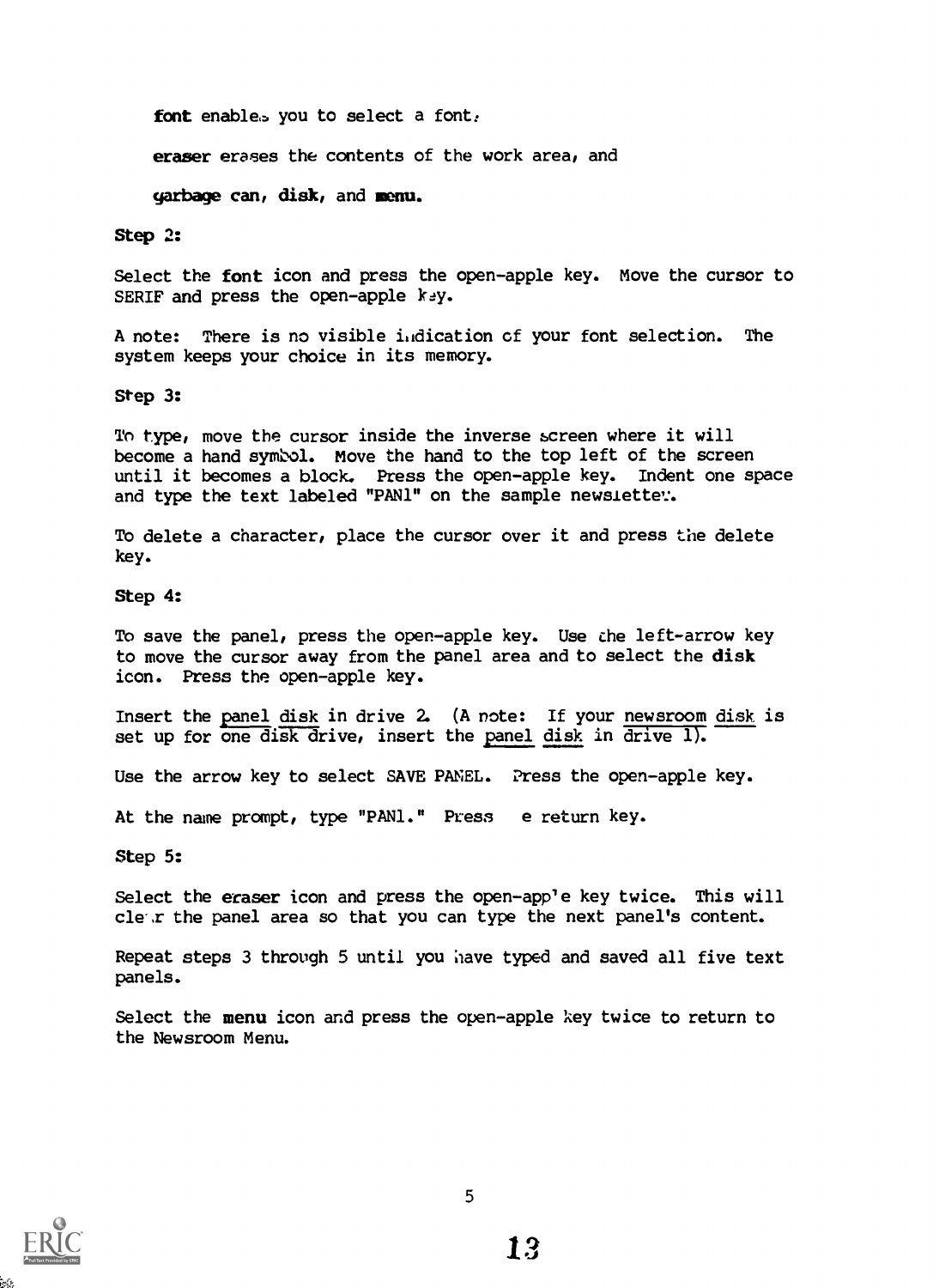# Step 1:

At the Newsroom Menu, select the PHOTO LAB option and press the openapple key. The screen looks like the copy desk but it has an additional icon, a camera. We will use it to "photograph" a computer.

Step 2:

Remove the panel disk from drive 2 and replace it with side B of the clip art disk. Select the clip art icon; press the open-apple key.

Step 3:

Press th'. down-arrow key to select MISC 3. Press the open-apple key. The screen will show the MISC 3 clip art. Move the hand to the computer until it touches. Press the open-apple key.

The screen will show just the computer. Use the arrow key to position the computer in the center of the panel. Press the closed-apple key to drop it. Move the cursor, now a hand symbol, to the icon area.

Step 4:

Next, box the computer as is illustrated in the sample. Refer to Banner, Step 9, pp. 3-4, for instructions.

Step 5:

Now take a picture of the boxed computer. Move the cursor to the icon area and select the camera icon. Press the open-apple key, which will make the camera icon blink. Move the cursor inside the panel; the cursor will turn into a "+" symbol.

Make a frame that encloses the boxed computer. Position the "+" symbol just outside the bottom-left corner of the box. Press the right-arrow key to move the "+" just past the bottom-right corner of the box. Press the up-arrow key until the "+" is just above the topright corner of the box.

To take a picture, press the open-apple key once. The frame will darken for two seconds, then flash. The cursor will become a hand symbol again.

Use the arrow keys to move the hand to the icon area.

Step 6:

To save your photo, place the photo disk in drive 2. Move the cursor to select the disk iron and press the open-apple key. Select the SAVE PHOTO option and press the open-apple key.

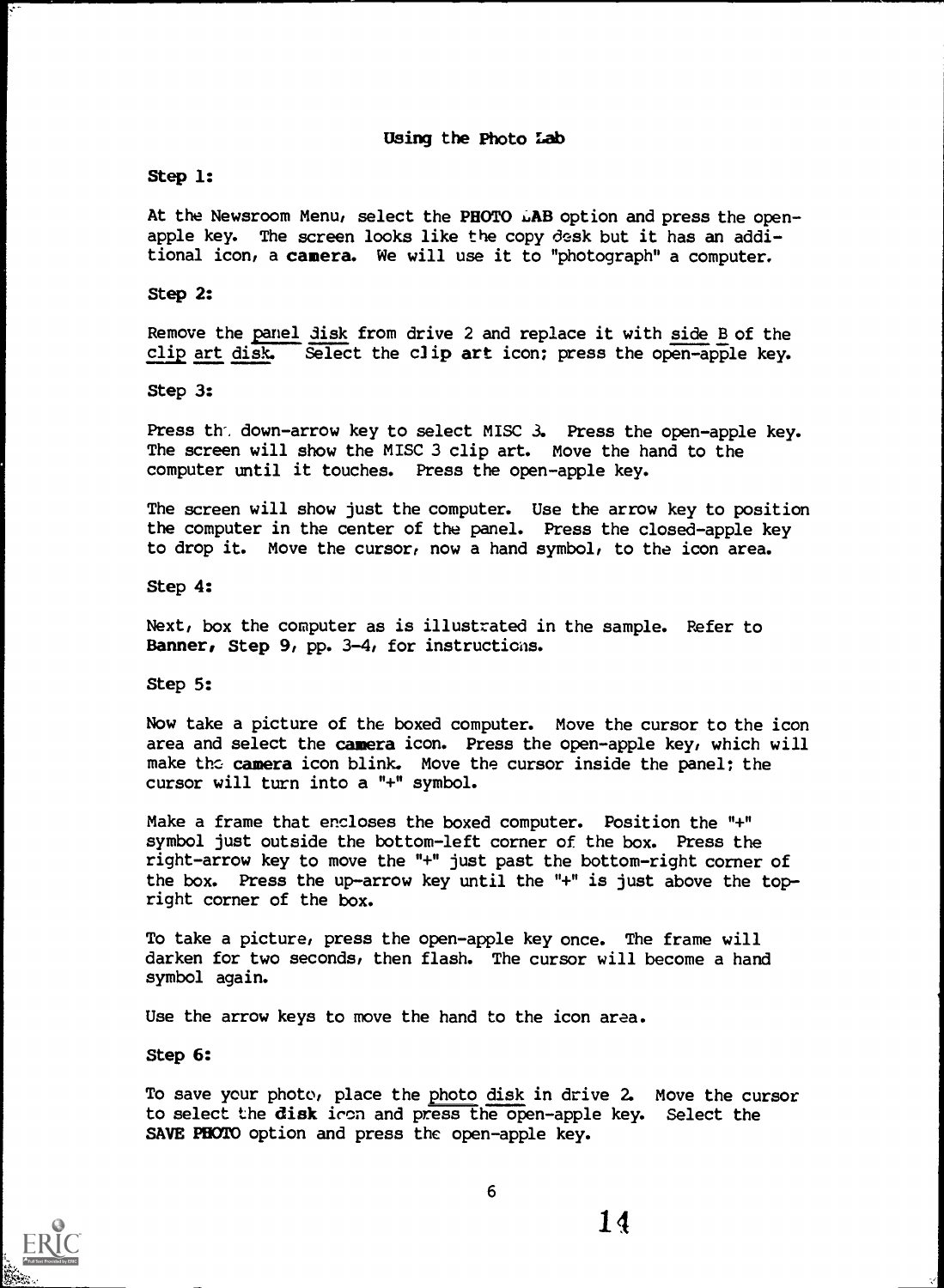At the name prompt, type "PHOT01" and press the return key.

Select the menu icon and press the open-apple key twice to return to the Newsroom Menu.

# Copying a Photo to a Panel

Step 1:

To include a photo in a panel, you must first copy it. To do so, select the COPY DESK option. When the blank screen appears, select the disk icon. Press the open-apple key.

Select LOAD PHOTO. The screen will display the Load Photo Menu. Use the down-arrow key to select "PHOTO1." Press the open-apple key.

The screen will display the frame you used to take a picture of the boxed computer. This frame will help you position the photograph in a panel.

Step 2:

Use the arrow keys to center the frame in the panel. Press the openapple key.

The boxed computer will appear on the screen.

Use the arrow keys to move the hand cursor to the icon area.

Step 3:

To save the panel, replace the photo disk with your panel disk and select the disk icon. Press the open-apple key.

Select SAVF PANEL and press the open-apple key. At the name prompt, type "PANS" and press the return key.

This concludes the process of copying a photo into a panel. Select the menu icon and press the open-apple key twice to return to the Newsroom Menu.



 $\sim$  i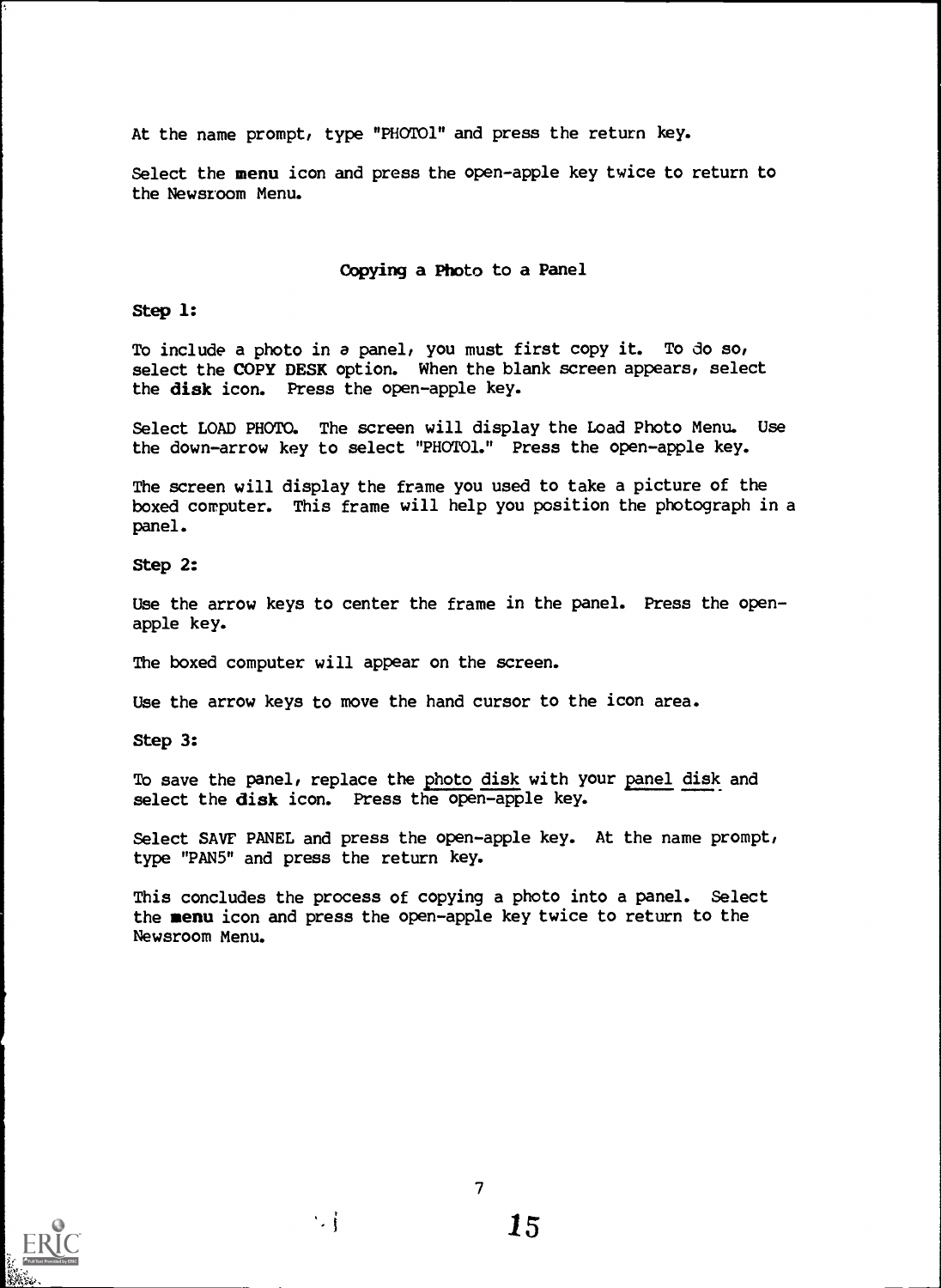# Laying Cut the Newsletter

The LAYOUT is used to combine all the elements of the newsletter.

Step is

Select the LAYOUT option and press the open-apple key. The screen will display four options. Select the first one, LAYOUT PAGE WITH BANNER, and press the open-apple key.

Step 2:

The screen will display paper sizes. Select 8-1/2 x 11 and press the open-apple key.

Next, the screen will display the newsletter layout: a banner and six panels.

Step 3:

Select the banner by pressing the open-apple key. The banner area will display three options.

Because you saved a photograph, the panel disk is in drive 2. Replace the panel disk with the banner disk. Select the NEW DISK option. Press the open-apple key.

Three options will be displayed: Your banner, "BAN1," is the first optior.

Step 4:

Select "BAN1" and press the open-apple key.

Move the cursor to the top-left layout panel. Replace the banner disk with your panel disk and press the open-apple key. A file list will appear. Select "PAN1," the first text panel, and press the open-apple key.

To fill in the remaining panels, refer to the sample and repeat this procedure: Use the arrow key to select a layout panel. Press the open-apple key. At the file list, press the down-arrow key to select the appropriate "PAN." Press the open-apple key.

A note: PAN5, the photo panel, comes after PAN6 in the file list.

Step 5:

To save the layout, replace the panel disk with the page disk. Use the down-arrow key to select the SAVE option. Press the open-apple key.

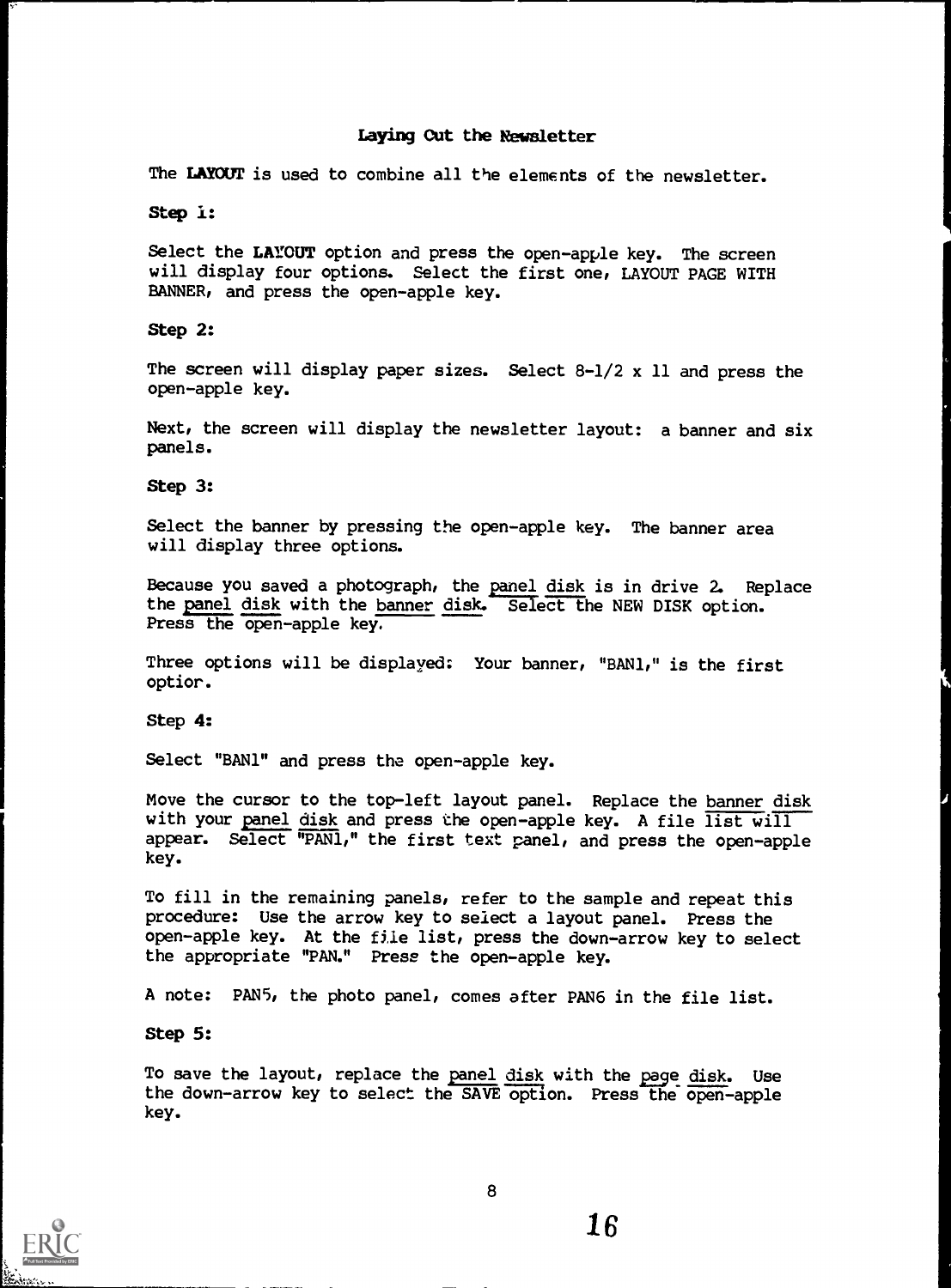Title the layout "PAGEONE" and press the return key. When instructed to insert the page disk in drive 2, press the open-apple key because you have already inserted it there.

Insert the banner di3k in drive 1 and press the open-apple key. The computer will move "BAN1" to the page layout disk.

When the banner has been moved to the page disk, you will be instructed to place the panel disk in drive 1. Do so and press the open-apple key.

When all the panels have been automatically moved to the page disk, select the menu icon and press the open-apple key.

Insert the photo disk when asked to do so. Press the open apple key.

At the page-layout screen, use the down-arrow key to select the MENU option. Press the open-apple key.

At the Page Layout Menu, select the MENU and press the open-apple key.

When prompted to do so, insert the Newsroom program disk in drive 1 and press the open-apple key. Your layout is completed and you will be returned to the Newsroom Menu.

#### Printing Your Newsletter

The PRESS option sends your final product to the printer. Before proceeding, make sure that your computer is connected to a printer that is turned on.

Step 1:

Select the PRESS option and press the open-apple key. A six-option menu will appear on the screen.

Step 2:

Select PRINT PAGE and press the open-apple key.

 $\frac{1}{4}$ 

You will be instructed to insert the page data disk, which is already in drive 2. Press che open-apple key. (A note: If your software is set up differently, insert the page disk into the appropriate disk drive).

Step 3:

A three-option menu will be displayed on the screen. Select PAGEONE and press the open-apple key.

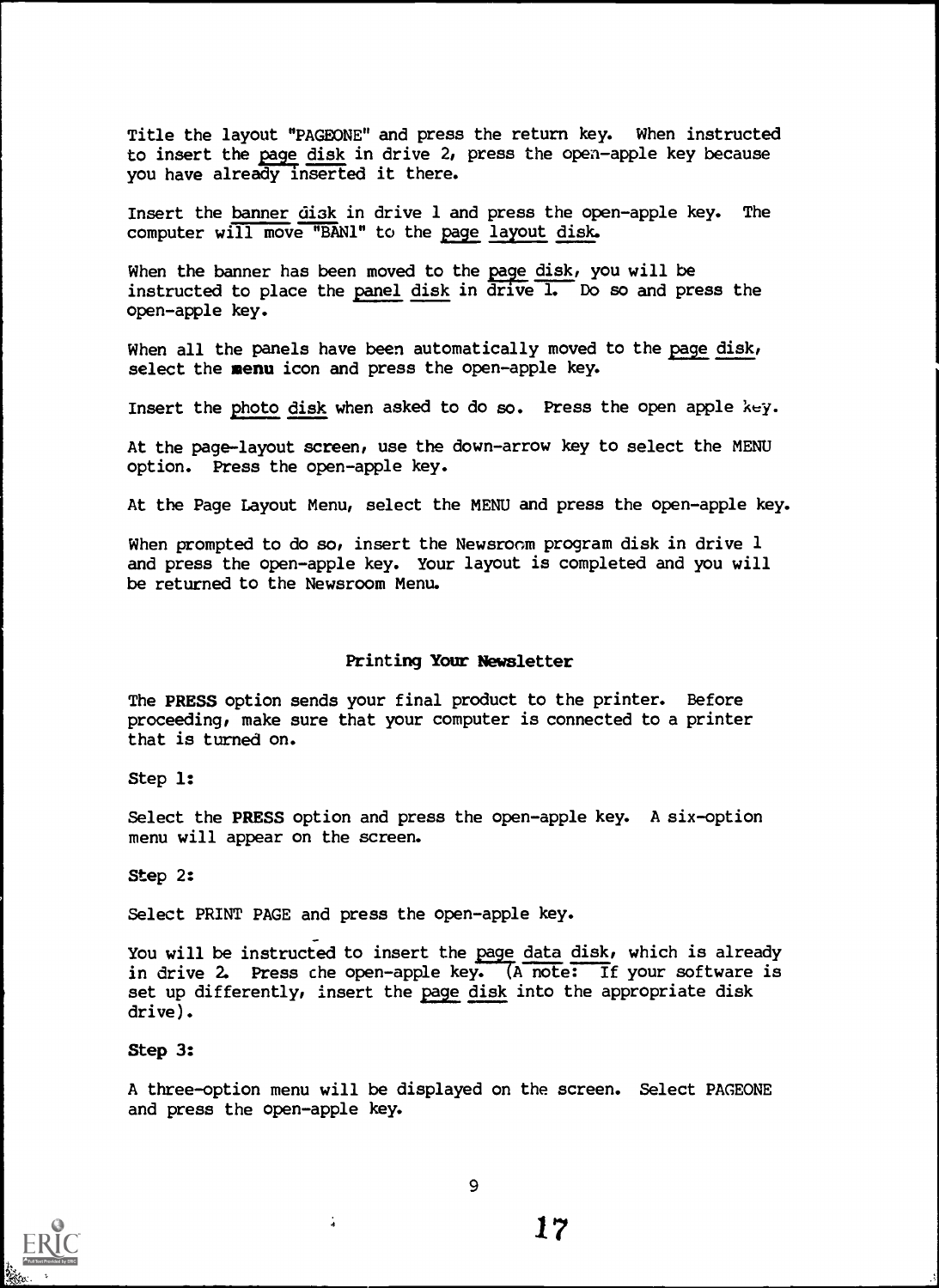When instructed to insert a letter-size paper in your printer, do so and press the open-apple key.

If you saved the page layout, the newsletter will print without any pauses.

If you did not save your page layout, you will be requested to insert your banner and panel disks so the system can retrieve their contents.

### Step 4:

Select MENU and press the open-apple key to return to the Newsroom Menu.

Congratulations! You have completed the exercise and are ready to work in the newsroom.

# The Wire Service

The final Newsroom Menu selection is WIRE SERVICE, which enables you to send your work over telephone lines via a modem. We will not use the wire service in this exercise. Refer to the documentation for more information about this feature.